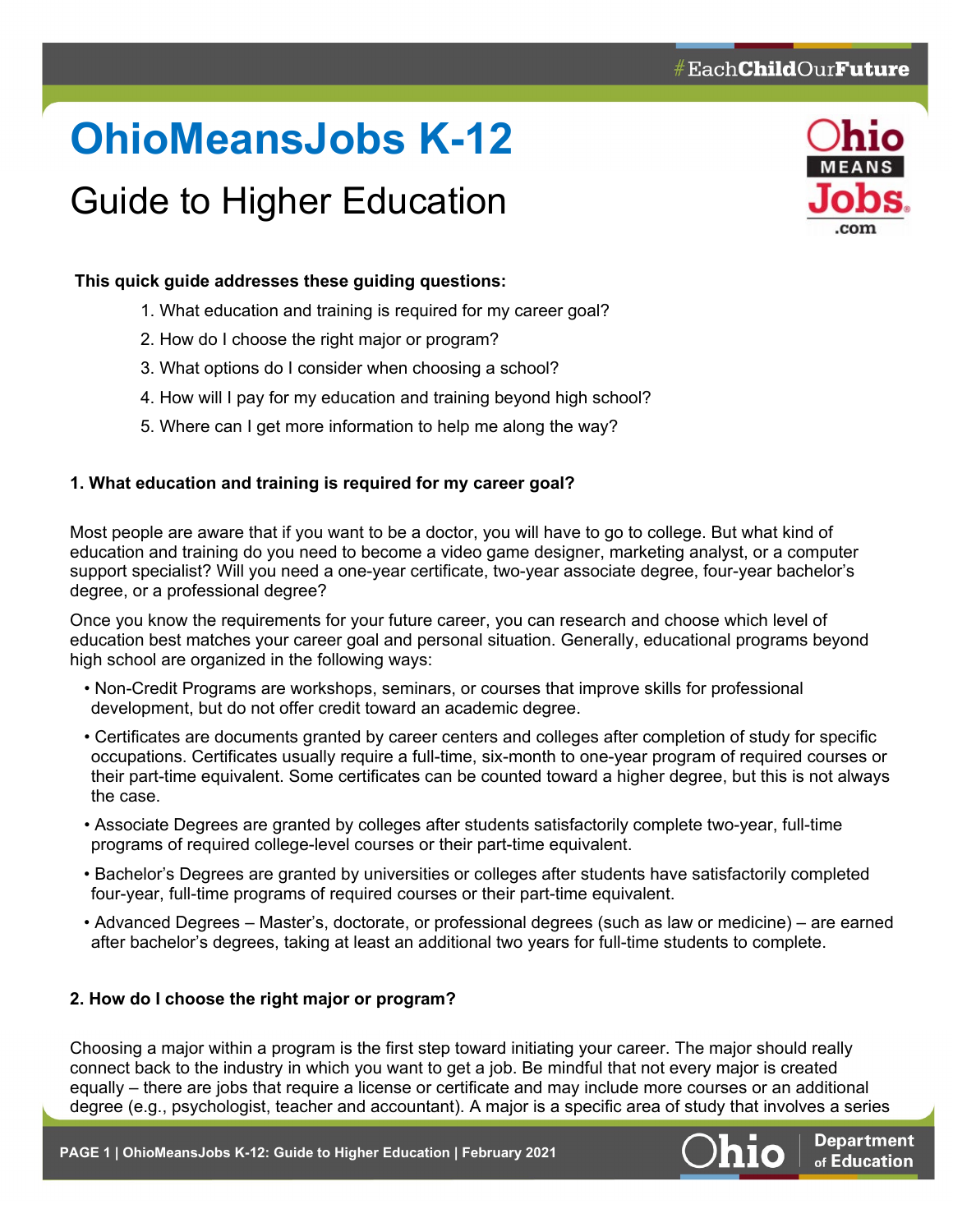**Department** of Education

of courses related to that field. By concentrating on one area, you can gain specialized knowledge and skills required for related occupations.

Why does your major matter? Watch the video "Success in the New Economy" to get an overview on why education and training decisions are important to your future: https://www.youtube.com/watch?v=bauDp4NdPK8.

#### **3. What options do I consider when choosing a school?**

In general, you can divide educational and training institutions beyond high school into three categories:

- Less-than-2-year institution offers programs less than 2 years and includes occupational and vocational schools. In Ohio, the Ohio Technical Centers provide labor market-driven post-secondary workforce education and training in 91 career-technical districts throughout the state.
- 2-year institution offers at least a 2-year program of college-level studies that either leads to an associate degree or coursework that can be credited toward a baccalaureate degree.
- 4-year institution offers at least a 4-year program of college-level studies leading principally toward a baccalaureate degree. A "university" is a 4-year institution which typically comprises one or more graduate professional schools.

Two-year colleges are most often chosen when an associate degree is the minimum educational requirement for an occupation, when you want a nearby location, or when you want a lower cost of education. Four-year institutions are often chosen for their academic specializations, higher degree levels and prestige associated with them.

You can also choose between public or private institutions.

- In Ohio, the state university system supports 14 public universities (and 27 regional branch campuses), 25 community colleges, and over 70 adult workforce education and training centers statewide.
- The Ohio Department of Higher Education has also authorized 76 not-for-profit colleges and universities, and 13 for-profit colleges and universities.

#### **4. How will I pay for my education and training beyond high school?**

You can find a variety of ways to finance the cost of your education. In addition to any support from family or earning money with a part-time or full-time job, you can explore:

- Financial aid through grants and student loans
- Scholarships, assistantships, and fellowships
- Tuition waivers or discounts from individual schools
- Benefits for veterans and their children
- Employer aid (tuition payment or reimbursement)

Resources are available to help you find ways to fund your education. You can learn about available funds such as Federal Pell Grants, Federal Stafford Loans, Federal Perkins Loans, Federal Work Study, and PLUS Loans. The following links provide a good starting point for obtaining this information: